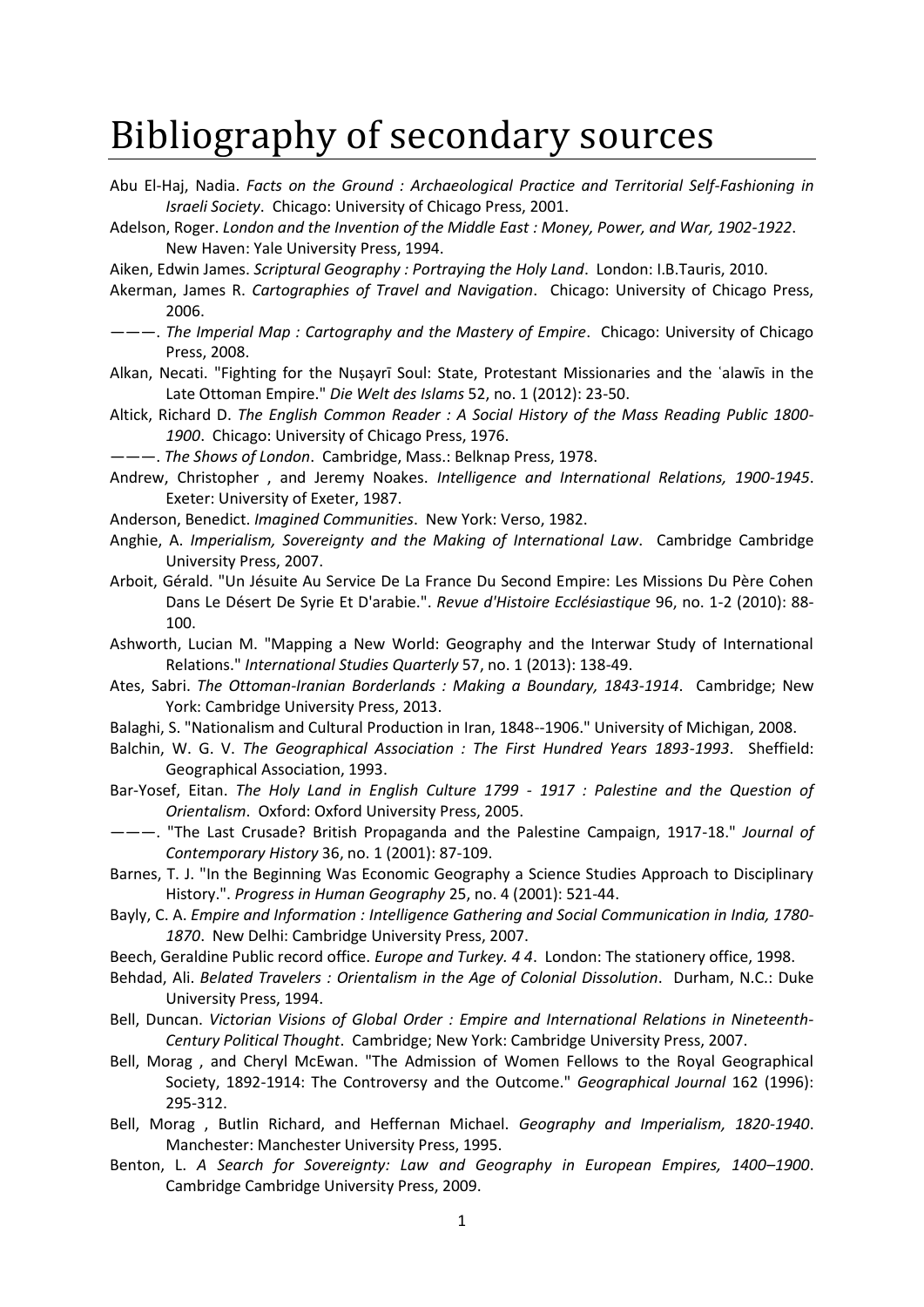- Berg, L.D., and J. Vuolteenaho. *Critical Toponymies: The Contested Politics of Place Naming*. Ashgate Pub., 2009.
- Bhabha, Homi Jehangir. *Location of Culture*. Routledge, 1993.
- Biagini, Eugenio F. , and Reid Alastair J. *Currents of Radicalism : Popular Radicalism, Organised Labour, and Party Politics in Britain, 1850-1914*. Cambridge: Cambridge University Press, 1991.
- Biger, Gideon. *The Boundaries of Modern Palestine, 1840-1947*. London: Routledge Curzon, 2004.
- Black, Jeremy. *British Diplomats and Diplomacy, 1688-1800*. Exeter: University of Exeter Press, 2001. ———. *The British Seaborne Empire*. New Haven: Yale University Press, 2004.
- ———. *Maps and History : Constructing Images of the Past*. New Haven: Yale University Press, 1997.
- ———. *Maps and History: Constructing Images of the Past*. New Haven: Yale University Press, 2000.
- ———. *The Power of Knowledge : How Information and Technology Made the Modern World*. New Haven: Yale University Press, 2014.
- Blais, Hélène. *Mirages De La Carte L'invention De L'algérie Coloniale*. Paris: Fayard, 2014.
- Bloch, Marc. *Les Caractères Originaux De L'histoire Rurale Française*. Vol. 1, Paris: Les Belles Lettres, 1931.
- Bonakdarian, Mansour. *Britain and the Iranian Constitutional Revolution of 1906-1911 : Foreign Policy, Imperialism, and Dissent*. Syracuse: Syracuse University Press in association with the Iran Heritage Foundation, 2006.
- Bonine, Michael E. *Is There a Middle East? : The Evolution of a Geopolitical Concept*. Stanford, California: Stanford University Press, 2012.
- Boucheron, P. *L'entretemps: Conversations Sur L'histoire*. Paris, Verdier, 2012.
- Bourdieu, Pierre. *Homo Academicus*. Paris: Editions de Minuit, 1984.
- Bowler, Peter J. Morus Iwan Rhys. *Making Modern Science : A Historical Survey*. Chicago: University of Chicago Press, 2005.
- Branch, Jordan. *The Cartographic State : Maps, Territory and the Origins of Sovereignty*. Cambridge: Cambridge University Press, 2013.
- Brobst, Peter John. "Sir Frederic Goldsmid and the Containment of Persia, 1863-73.". *Middle Eastern Studies* 33, no. 2 (1997): 197-215.
- Brumpton, Paul R. *Security and Progress : Lord Salisbury at the India Office*. Westport, Conn.: Greenwood Press, 2002.
- Buisseret, David. *Monarchs, Ministers and Maps : The Emergence of Cartography as a Tool of Government in Early Modern Europe*. Chicago: University of Chicago press, 1992.
- Burdett, Angela. *Iran in the Persian Gulf : 1820-1966*. Vol. 1, Slough: Archive ed., 2000.
- Burnett, D. Graham. *Masters of All They Surveyed : Exploration, Geography, and a British El Dorado*. Chicago: University of Chicago Press, 2000.
- Burton, Antoinette M. *After the Imperial Turn : Thinking with and through the Nation*. Durham [N.C.]: Duke University Press, 2003.
- ———. *Empire in Question : Reading, Writing, and Teaching British Imperialism*. Durham: Duke University Press, 2011.
- ———.*The Trouble with Empire: Challenges to Modern British Imperialism*. Oxford University Press, 2015.
- Busch, B.C. *Mudros to Lausanne: Britain's Frontier in West Asia, 1918-1923*. State University of New York Press, 1976.
- Busch, Briton Cooper. *Britain, India, and the Arabs, 1914-1921*. Berkeley: University of California Press, 1971.
- Büssow,Johann, *Hamidian Palestine Politics and Society in the District of Jerusalem 1872-1908* (Leiden; Boston: Brill, 2011), 52-53.
- Cain, P. J. , and A. G. Hopkins. *British Imperialism, 1688-2000*. New York: Longman, 2001.
- Canton, James. "Imperial Eyes: Imperial Spies. British Travel and Espionage in Southern Arabia, 1891- 1946.". *The Journal of Imperial and Commonwealth History The Journal of Imperial and Commonwealth History* 37, no. 4 (2009): 537-54.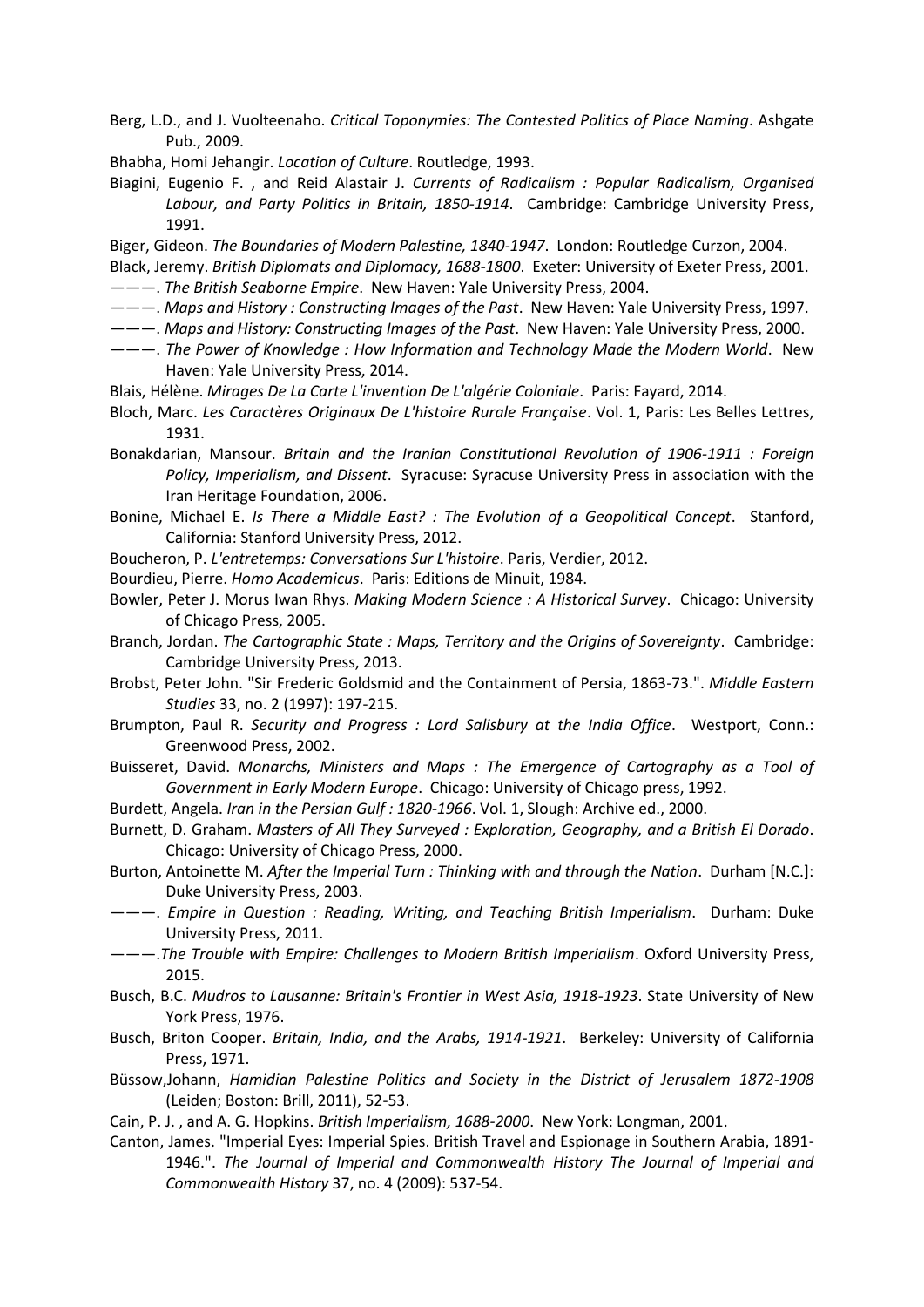- Casey, Steven Wright Jonathan. *Mental Maps in the Era of Two World Wars*. Basingstoke: Palgrave Macmillan, 2008.
- Chasseaud, Peter , and Peter Doyle. *Grasping Gallipoli : Terrain, Maps and Failure at the Dardanelles, 1915*. Staplehurst: Spellmount, 2005.
- Chester, Lucy P. "The Mapping of Empire: French and British Cartographies of India in the Late-Eighteenth Century." *Portuguese Studies* 16 (2000): 256-75.
- Cochran, Peter. *Byron and Orientalism*. Newcastle: Cambridge Scholars Press, 2006.

Cohen, Stuart Alan. *British Policy in Mesopotamia, 1903-1914*. London: Ithaca Press, 1976.

- Colin Shrosbree. *Public Schools and Private Education : The Clarendon Commission, 1861-64, and the Public Schools Acts*. Manchester: Manchester University Press, 1988.
- *A Collection of First World War Military Handbooks of Arabia, 1913-1917. 3, 3*.. Gerrards Cross: Archive Editions, 1988.
- Collier, Peter. "The Impact on Topographic Mapping of Developments in Land and Air Survey: 1900- 1939.". *Cartography and Geographic Information Science* 29, no. 3 (2002): 155-74.
- Connell, W. F. *The Educational Thought and Influence of Matthew Arnold*. London: Routledge, 1998.
- Cook, Karen Severud. "The Historical Role of Photomechanical Techniques in Map Production.". *Cartography and Geographic Information Science* 29, no. 3 (2002): 137-54.
- Cosgrove, Denis. *Apollo's Eye : A Cartographic Genealogy of Earth in the Western Imagination*. Baltimore: the Johns Hopkins University press, 2001.
- ———. *Geography and Vision : Seeing, Imagining and Representing the World*. London: I.B. Tauris, 2008.

Cox, Jeffrey. *The British Missionary Enterprise since 1700*. London: Routledge, 2007.

- Crampton, Jeremy W. "The Cartographic Calculation of Space: Race Mapping and the Balkans at the Paris Peace Conference of 1919." *Social & Cultural Geography* 7, no. 5 (2006): 731-52.
- Crary, Jonathan. *Techniques of the Observer : On Vision and Modernity in the Nineteenth Century*. Cambridge, Mass.: MIT Press, 1990.
- Crawford, Elisabeth , Terry Shinn, and Sverker Sörlin. *Denationalizing Science : The Contexts of International Scientific Practice*. Dordrecht; Boston: Kluwer Academic Publishers.
- Crozier, Andrew J. "The Establishment of the Mandates System 1919-25: Some Problems Created by the Paris Peace Conference." *Journal of Contemporary History* 14, no. 3 (1979): 483-513.
- Culcasi, Karen. "Disordered Ordering: Mapping the Divisions of the Ottoman Empire." *Cartographica*  49, no. 1 (2014): 2-17.
- ———."Cartographic Constructions of the Middle East." Syracuse University, 2008.
- Darrah, William C. *The World of Stereographs*. Gettysburg, Pa: Darrah, 1977.
- Darwin, John. *The Empire Project : The Rise and Fall of the British World-System, 1830-1970*. Cambridge,: Cambridge University Press, 2009.
- ———. *Unfinished Empire : The Global Expansion of Britain*. London: Lane, 2012.
- Della Dora, Veronica. "Performative Atlases: Memory, Materiality, and (Co-)Authorship." *Cartographica* 44, no. 4 (Winter2009 2009): 240-55.
- Denny, Alice, Gallagher John, and Ronald Robinson. *Africa and the Victorians*. London: Macmillan, 1961.
- Dockrill, M.L. *The British Empire and the Peace Conferences 1919-1923*. 1994.
- Dockrill, M.L., and J.D. Goold. *Peace without Promise: Britain and the Peace Conferences, 1919-1923*. Archon Books, 1981.
- Dodge, Martin, Rob Kitchin, and C. R. Perkins. *Rethinking Maps : New Frontiers in Cartographic Theory*. Routledge Studies in Human Geography: 28. London, 2009.
- Dodge, Toby. *Inventing Iraq : The Failure of Nation-Building and a History Denied*. New York: Columbia University Press, 2003.
- Dorrian, Mark, and Frédéric Pousin. *Seeing from Above : The Aerial View in Visual Cultural*. London: I.B. Tauris, 2013.
- Dorsett, Shaunnagh , and John McLaren. *Legal Histories of the British Empire : Laws, Engagements and Legacies*. 2014.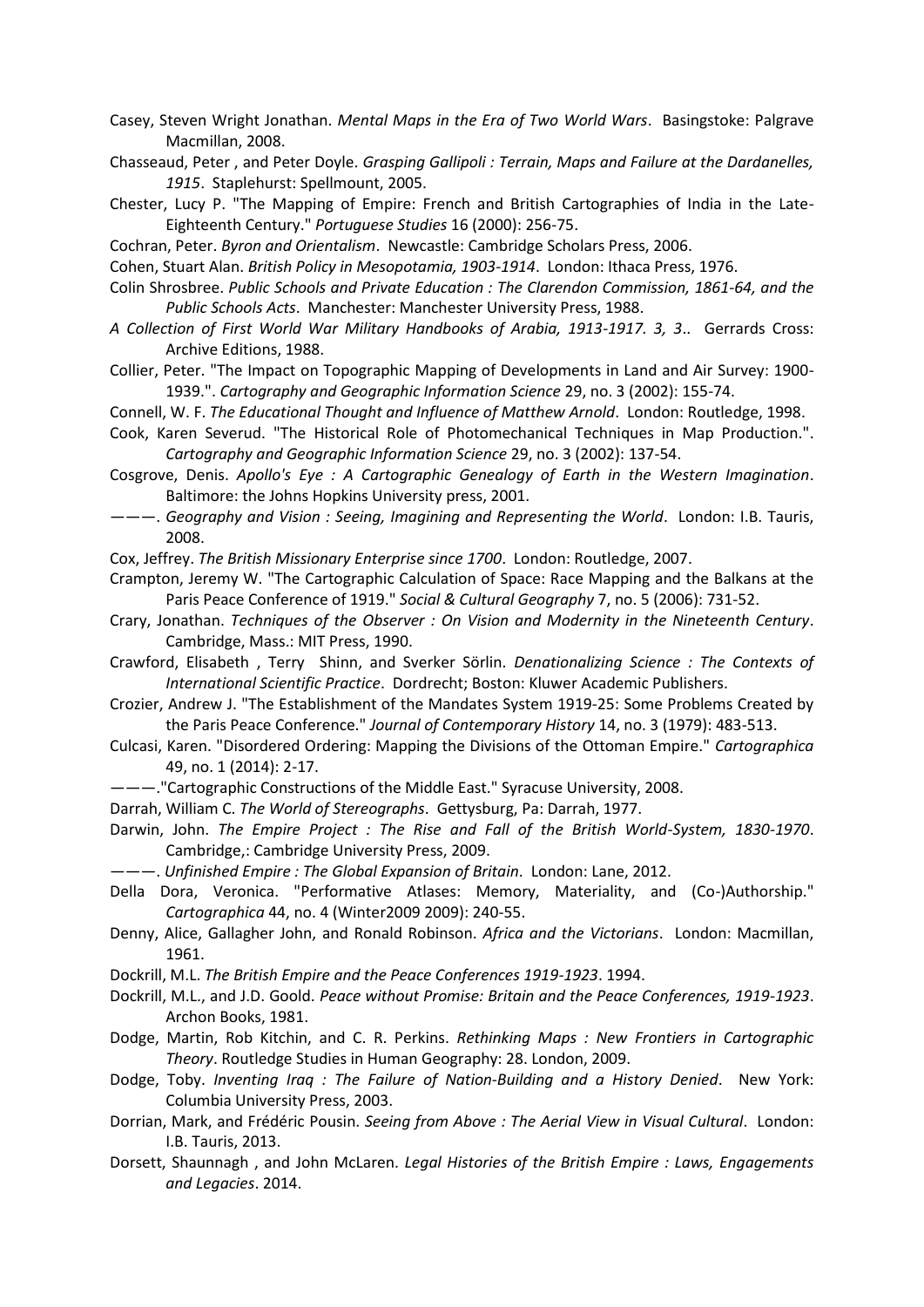- Doyle, Peter , and Matthew Bennett. *Fields of Battle : Terrain in Military History*. London: Kluwer Academic.
- Drace-Francis, Alex. "The Prehistory of a Neologism : "South-Eastern Europe"." *Balkanologie* III, no. 2 (1999).
- Driver, Felix. *Geography Militant: Cultures of Exploration and Empire*. London: Wiley, 2001.

———. "Distance and Disturbance: Travel, Exploration and Knowledge in the Nineteenth Century." *Transactions of the Royal Historical Society* 14 (2004): 73-92.

———. "Geography's Empire: Histories of Geographical Knowledge." *Environment and Planning D: Society and Space* 10, no. 1 (1992): 23-40.

- Dunbar, Gary S. *Geography : Discipline, Profession, and Subject since 1870 : An International Survey*. Dordrecht, Netherlands; Norwell, MA, U.S.A.: Kluwer Academic Publishers, 2001.
- Edney, Matthew H. "Cartography without 'Progress': Reinterpreting the Nature and Historical Development of Mapmaking." In *The Map Reader*, 73-82: John Wiley & Sons, Ltd, 2011.
- ———. *Mapping an Empire : The Geographical Construction of British India : 1765-1843*. Chicago, Ill. ; London: University of Chicago press, 1997.
- Finn, Margot. "Anglo-Indian Lives in the Later Eighteenth and Early Nineteenth Centuries." *Journal for Eighteenth-Century Studies* 33, no. 1 (2010): 49-65.
- Fisher, John. *Curzon and British Imperialism in the Middle East, 1916-19*. London; Portland, Or.: Cass, 1998.
- Foucault, Michel. *L'archéologie Du Savoir*. Paris: Gallimard, 1969.
- Fowles, Jib. "Stereography and the Standardization of Vision.". *The Journal of American Culture* 17, no. 2 (1994): 89-93.
- Friedman, Isaiah. *The Question of Palestine, 1914-1918 : British-Jewish-Arab Relations*. London: Routledge, 1973.
- Fromkin, David. *A Peace to End All Peace : Creating the Modern Middle East, 1914-1922*. London: Penguin, 1989.
- Gange, David. *Dialogues with the Dead : Egyptology in British Culture and Religion, 1822-1922*. Oxford: Oxford University Press, 2013.
- Gavin, R. J. *Aden under British Rule, 1839-1967*. London: C Hurst, 1975.
- Gavish, D. *The Survey of Palestine under the British Mandate, 1920-1948*. Taylor & Francis, 2004.
- Gavish, Dov, and Gideon Biger. "Innovative Cartography in Palestine 1917-1918." *Cartographic Journal, The* 22, no. 1 (// 1985): 38-44.
- Gay, Ruth. "Charles Doughty—Man and Book." *The American Scholar* Vol. 50, no. 4 (1981): 527-35.
- Gil-Har, Yitzhak. "Egypt's North-Eastern Boundary in Sinai.". *Middle Eastern Studies* 29, no. 1 (1993): 135-48.
- Given, Michael. "Maps, Fields, and Boundary Cairns: Demarcation and Resistance in Colonial Cyprus.". *International Journal of Historical Archaeology* 6, no. 1 (2002): 1-22.
- Goldstein, Erik. *Winning the Peace : British Diplomatic Strategy, Peace Planning, and the Paris Peace Conference, 1916-1920*. Oxford: Clarendon press, 1991.
- Gole, Susan. *Cyprus on the Table : Maps of Cyprus in British Government Papers, 1878-1920*. Nicosia: Bank of Cyprus Cultural Foundation, 1996.
- Goodman, Joyce, Gary McCulloch, and William Richardson. *Social Change in the History of British Education*. London: Routledge, 2008.
- Goodwin, Gráinne Johnston Gordon. "Guidebook Publishing in the Nineteenth Century: John Murray's Handbooks for Travellers.". *Studies in Travel Writing* 17, no. 1 (2013): 43-61.
- Goren, Hayim. *Dead Sea Level : Science, Exploration and Imperial Interests in the near East*. London: Tauris, 2010.
- Gregory, Derek. *Geographical Imaginations*. Cambridge, MA: Blackwell, 1994.
- Hagerman, Christopher. *Britain's Imperial Muse : The Classics, Imperialism, and the Indian Empire, 1784-1914*. 2013.
- Hajari, Hilal. "Oman through British Eyes British Travel Writing on Oman from 1800 to 1970." Typescript, 2003.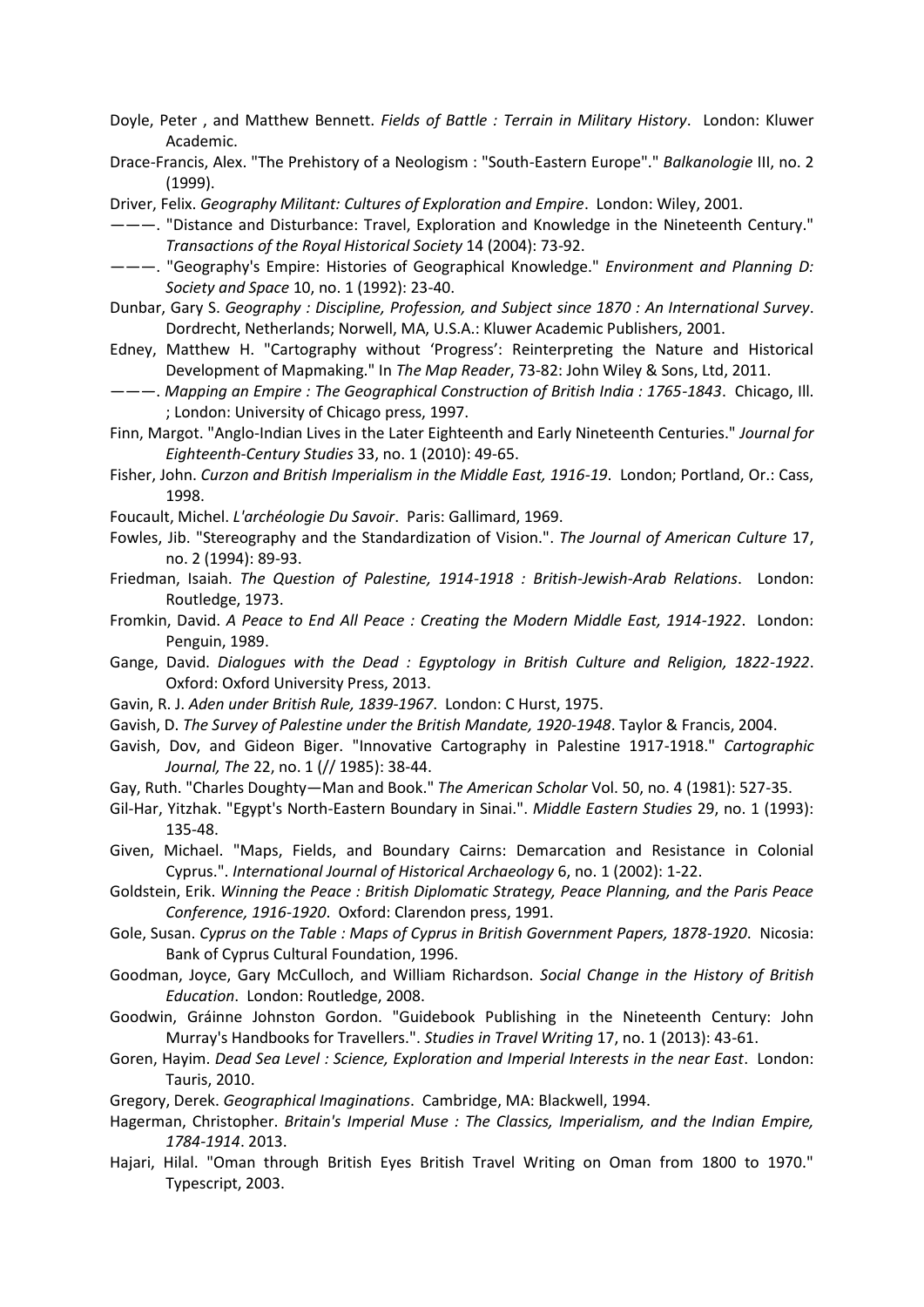Hall, Catherine. *Cultures of Empire: Colonizers in Britain and the Empire in the Nineteenth and Twentieth Centuries : A Reader*. New York: Routledge, 2000.

Hamer, William S. *The British Army; Civil-Military Relations, 1885-1905*. Oxford: Clarendon, 1970.

Hamilton, C. I. *The Making of the Modern Admiralty : British Naval Policy-Making 1805-1927*. Cambridge, UK; New York: Cambridge University Press, 2011.

Harley, J. B. , and David Woodward. *The History of Cartography*. Chicago: University of Chicago Press, 1987.

Harley, J.B., P. Laxton, and J.H. Andrews. *The New Nature of Maps: Essays in the History of Cartography*. Johns Hopkins University Press, 2002.

Harris, Stephen M. *British Military Intelligence in the Crimean War, 1854-1856*. London; Portland, OR: Frank Cass, 1999.

Hart, Peter. *Gallipoli*. Oxford; New York: Oxford University Press, 2011.

Headlam, James Wycliffe Headlam-Morley Agnes Bryant Russell. *A Memoir of the Paris Peace Conference 1919*. London: Methuen, 1972.

Heather, Jones, O'Brien Jennifer, and Schmidt-Supprian Christoph. *Untold War New Perspectives in First World War Studies*. Leiden; Boston: Brill, 2008.

- Heffernan, Michael. "Geography, Cartography and Military Intelligence: The Royal Geographical Society and the First World War." *Transactions of the Institute of British Geographers* 21, no. 3 (1996): 504-33.
- ———. "Mars and Minerva: Centres of Geographical Calculation in an Age of Total War (Mars Und Minerva: Zentren Geographischer Kalkulation Im Zeitalter Des Totalen Krieges).". *Erdkunde*  54, no. 4 (2000): 320-33.
- Heffernan, Michael J. *Geography, Cartography and Military Intelligence : The Royal Geographical Society and the First World War*. 1996.
- Helmreich, Paul C. *From Paris to Sèvres : The Partition of the Ottoman Empire at the Peace Conference of 1919-1920*. Columbus: Ohio State University Press, 1974.
- Hevia, James Louis. *The Imperial Security State : British Colonial Knowledge and Empire-Building in Asia*. 2012.
- Hewitt, Rachel. *Map of a Nation : A Biography of the Ordnance Survey*. London: Granta, 2010.
- Hudson, Brian. "The New Geography and the New Imperialism: 1870–1918." *Antipode* 9, no. 2 (1977): 12-19.
- Jackson, Peter J. , and Jennifer L. Siegel. *Intelligence and Statecraft : The Use and Limits of Intelligence in International Society*. Westport: Praeger, 2005.
- Jacobs, M.F. *Imagining the Middle East: The Building of an American Foreign Policy, 1918-1967*. University of North Carolina Press, 2011.
- Jeffery, Keith. *The British Army and the Crisis of Empire, 1918-22*. Manchester University Press, 1984.
- Jewett, A. Crispin British Library. *Intelligence Revealed : Maps, Plans and Views at Horse Guards and the War Office 1800-1880*. London: British Library, 2011.
- Jewitt, A. Crispin *Maps for Empire : The First 2000 Numbered War Office Maps 1881-1905*. London: British library, 1992.
- Jones, Ray. *The Nineteenth-Century Foreign Office : An Administrative History*. London: Weidenfeld and Nicolson, 1971.
- Joseph, John. *The Modern Assyrians of the Middle East : Encounters with Western Christian Missions, Archaeologists, and Colonial Powers*. Leiden; Boston; Köln: Brill, 2000.
- Kadmon, Naftali. *Toponymy: The Lore, Laws, and Language of Geographical Names*. Vantage Press, 2000.
- Kaminsky, Arnold P. *The India Office, 1880-1910*. Westport, Conn.: Greenwood Press, 1985.
- Kark, Ruth. "Mamluk and Ottoman Cadastral Surveys and Early Mapping of Landed Properties in Palestine.". *agrihist Agricultural History* 71, no. 1 (1997): 46-70.
- Kashani-Sabet, Firoozeh. *Frontier Fictions : Shaping the Iranian Nation, 1804-1946*. Princeton, NJ: Princeton University Press, 1999.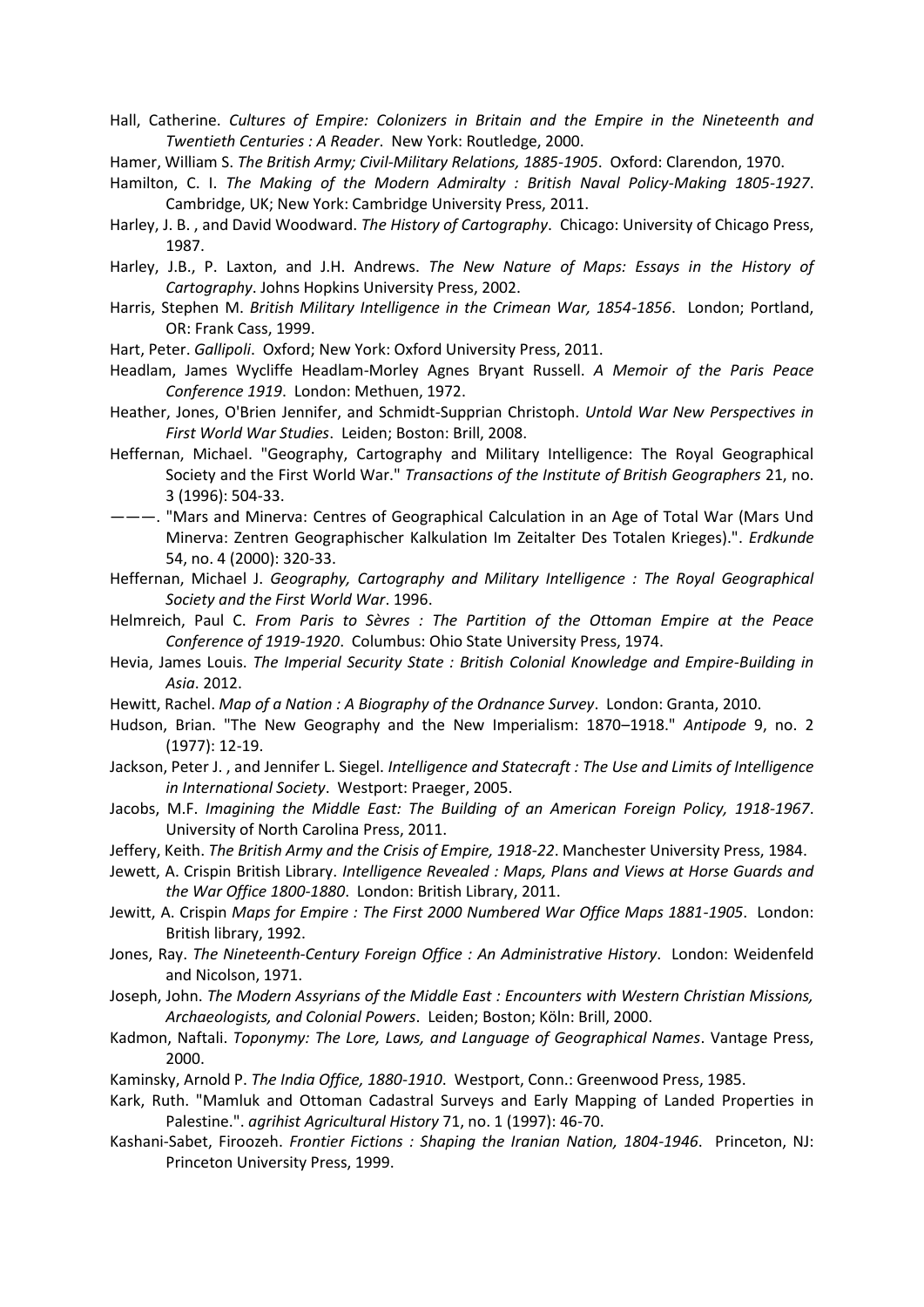- Kedourie, E. *In the Anglo-Arab Labyrinth: The Mcmahon-Husayn Correspondence and Its Interpretations, 1914-1939*. Cambridge University Press, 1976.
- Keighren, Innes M., Charles W. J. Withers, and Bill Bell. *Travels into Print : Exploration, Writing, and Publishing with John Murray, 1773 - 1859*. 2015.
- Keller, Ulrich. *The Ultimate Spectacle : A Visual History of the Crimean War*. Amsterdam: Gordon and Breach, 2001.
- Kennedy, R. *The Children's War: Britain, 1914-1918*. Palgrave Macmillan, 2014.
- Kent, Marian. *The Great Powers and the End of the Ottoman Empire*. London; Boston: G. Allen & Unwin, 1984.
- Kent, Marian Kent Marian. *Oil and Empire : British Policy and Mesopotamian Oil, 1900-1920*. London1976.
- Kitsikis, Dimitri. *Le Rôle Des Experts À La Conférence De La Paix De 1919*. Ottawa, Canada: Editions de l'Université, 1972.
- Koppes, Clayton R. "Captain Mahan, General Gordon, and the Origins of the Term Middle East.". *Middle Eastern Studies Middle Eastern Studies* 12, no. 1 (1976): 95-98.
- Latour, Bruno. *La Science En Action*. Paris: Editions La Découverte, 1989.
- Laurens, Henry. *La Question De Palestine T. 1*. Paris: Fayard, 1999.
- Lemire, Vincent. *La Soif De Jérusalem : Essai D'hydrohistoire (1840 - 1948)*. Paris: Publ. de la Sorbonne, 2011.
- Lewis, Martin W. , and Kären E. Wigen. *The Myth of Continents : A Critique of Metageography*. Berkeley: Univ. of California Press, 1997.
- Lewis, Reina. *Gendering Orientalism : Race, Femininity, and Representation*. New York: Routledge, 1996.
- Livingstone, David N. *The Geographical Tradition : Episodes in the History of a Contested Enterprise*. Oxford, UK; Cambridge, USA: Blackwell, 1993.
- Livingstone, David N. , and Charles W. J. Withers. *Geographies of Nineteenth-Century Science*. Chicago: The University of Chicago Press, 2011.
- Lockman, Zachary. *Contending Visions of the Middle East : The History and Politics of Orientalism*. Cambridge; New York: Cambridge University Press, 2004.
- Low, Seth. "The International Conference of Peace." *The North American Review* 169, no. 516 (1899): 625-39.
- Lowczyk, Olivier. *La Fabrique De La Paix : Du Comité D'études À La Conférence De La Paix, L'élaboration Par La France Des Traités De La Première Guerre Mondiale*. Paris: Economica : Institut de Stratégie comparée, 2010.
- MacKenzie, John M. *Popular Imperialism and the Military : 1850-1950*. Manchester: Manchester University Press, 1992.
- ———. Orientalism: History, Theory and the Arts. Manchester University Press, 1995.
- Maddrell, Avril. *Complex Locations Women's Geographical Work in the Uk, 1850-1970*. Chichester, U.K.; Malden, MA: Wiley-Blackwell, 2009.
- Mak, Lanver. *The British in Egypt : Community, Crime and Crises 1882-1922*. London: I.B. Taurus, 2012.
- Markovits, Stefanie. *The Crimean War in the British Imagination*. Cambridge: Cambridge University Press, 2013.
- Marks, Sally. "Behind the Scenes at the Paris Peace Conference of 1919." *Journal of British Studies* 9, no. 2 (1970): 154-80.
- Marshall, Brian. "The Journeys of Samuel Barrett Miles in Oman, between 1875 and 1885." *Journal of Oman Studies* 10 (1989): 69-75.
- McDermid, Jane. *The Schooling of Girls in Britain and Ireland, 1800-1900*. New York: Routledge, 2012.
- McDougall, Julie. "The Publishing History and Development of School Atlases and British Geography, C.1870–C.1930." The University of Edinburgh, 2012.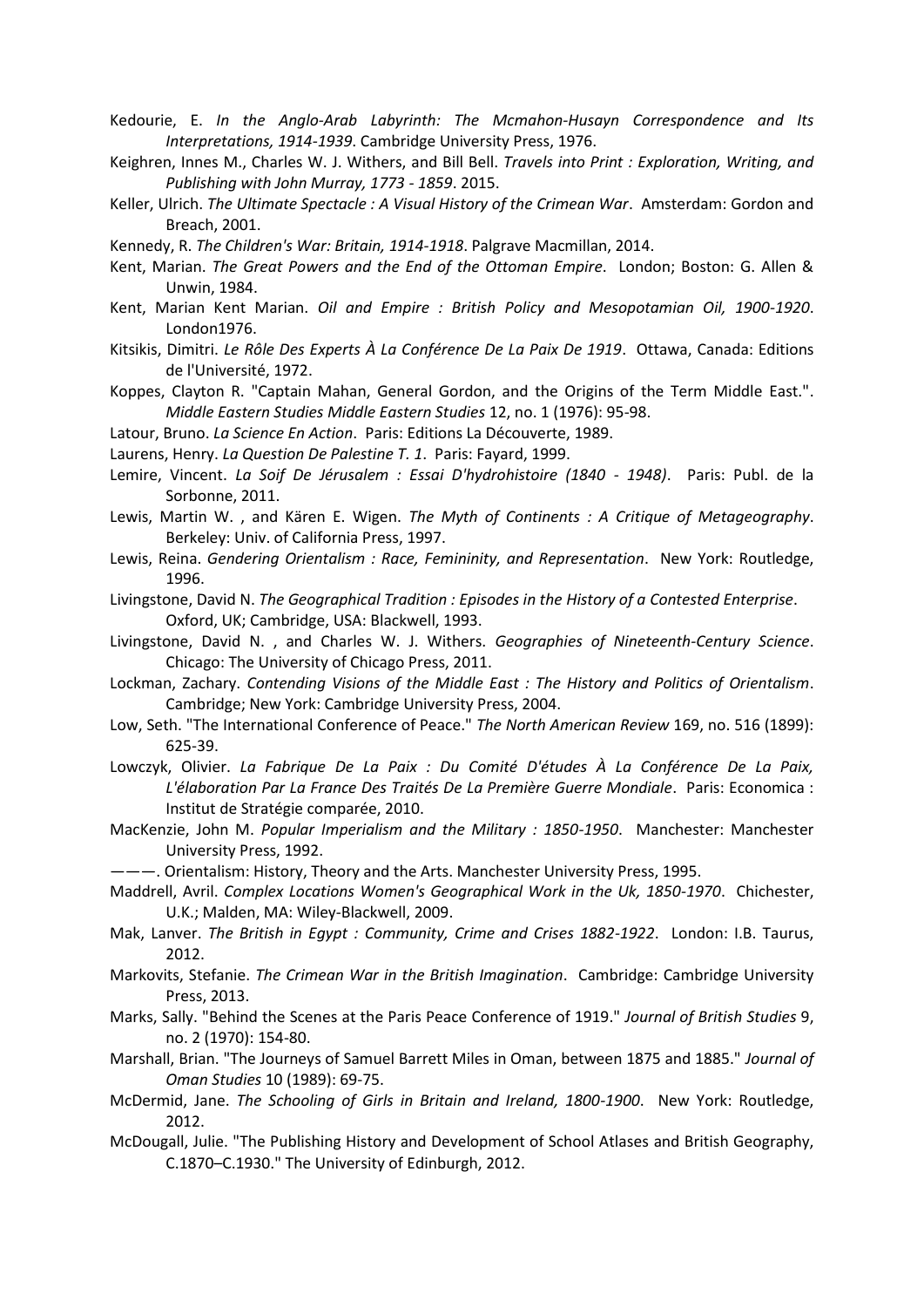McEwen, John M. "The National Press During the First World War: Ownership and Circulation." *Journal of Contemporary History* 17, no. 3 (1982): 459-86.

McKernan, Luke. "The Supreme Moment of the War: General Allenby's Entry into Jerusalem.". *Historical Journal of Film, Radio and Television Historical Journal of Film, Radio and Television*  13, no. 2 (1993): 169-80.

McLeod, Hugh. *Religion and Society in England, 1850-1914*. New York: St. Martin's Press, 1996.

Mejcher, Helmut. "British Middle East Policy 1917-21: The Inter-Departmental Level." *Journal of Contemporary History* 8, no. 4 (1973): 81-101.

Melman, Billie. *Women's Orients: English Women and the Middle East, 1718-1918 : Sexuality, Religion, and Work*. Ann Arbor: University of Michigan Press, 1992.

Miller, Rory. *Britain, Palestine and Empire : The Mandate Years*. Aldershot: Ashgate Pub., 2010.

Mitchell, Timothy. *Carbon Democracy : Political Power in the Age of Oil*. London: Verso, 2011.

———. *Colonizing Egypt*. Cambridge; New York; Melbourne: Cambridge university press, 1988.

- Monmonier, Mark. "The Rise of Map Use by Elite Newspapers in England, Canada, and the United States." *Imago Mundi* 38 (1986): 46-60.
- ———. *From Squaw Tit to Whorehouse Meadow : How Maps Name, Claim, and Inflame*. Chicago: University of Chicago Press, 2006.
- ———. *Maps with the News : The Development of American Journalistic Cartography*. Chicago: University of Chicago Press, 1989.
- Moore, Antoni , and Igor Drecki. *Geospatial Visualisation*. Berlin; London: Springer, 2013.
- Morris, A. J. Anthony. *The Scaremongers : The Advocacy of War and Rearmament 1896-1914*. London; Boston: Routledge & Kegan Paul, 1984.
- Moscrop, John J. *Measuring Jerusalem : The Palestine Exploration Fund and British Interests in the Holy Land*. London: Leicester University Press, 1999.
- Mugtahidzada, Pirouz. *The Small Players of the Great Game : The Settlement of Iran's Eastern Borderlands and the Creation of Afghanistan*. London: RoutledgeCurzon, 2003.
- Nash, Geoffrey. *From Empire to Orient : Travellers to the Middle East, 1830-1926*. London: I.B. Tauris, 2005.
- Naylor, John F. *A Man and an Institution : Sir Maurice Hankey, the Cabinet Secretariat and the Custody of Cabinet Secrecy*. Cambridge: Cambridge University Press, 1984.
- Nead, Lynda. *Victorian Babylon : People, Streets and Images in Nineteenth-Century London*. New Haven: Yale University Press, 2000.
- Nelson, Robert S. *Hagia Sophia, 1850-1950 : Holy Wisdom Modern Monument*. Chicago: University of Chicago Press, 2004.
- O'Shea, Maria. *Trapped between the Map and Reality : Geography and Perceptions of Kurdistan*. London: Routledge, 2003.
- Onley, James. "The Raj Reconsidered: British India's Informal Empire and Spheres of Influence in Asia and Africa." *Asian Affairs* 40, no. 1 (2009): 44-62.
- Paasi, Anssi. "Place and Region: Looking through the Prism of Scale." *Progress in Human Geography*  28, no. 4 (2004): 536-46.
- Paris, Michael. *Over the Top : The Great War and Juvenile Literature in Britain*. Westport, Conn.: Praeger, 2004.
- Paris, Timothy J. "British Middle East Policy-Making after the First World War: The Lawrentian and Wilsonian Schools." *The Historical Journal* 41, no. 3 (1998): 773-93.
- Parsons, Timothy. *Race, Resistance, and the Boy Scout Movement in British Colonial Africa*. Athens, Ohio: Ohio University Press, 2004.
- Pearson, Karen S. "The Nineteenth-Century Colour Revolution: Maps in Geographical Journals.". *Imago Mundi Imago Mundi* 32, no. 1 (1980): 9-20.
- Peluso, Nancy Lee. "Whose Woods Are These? Counter-Mapping Forest Territories in Kalimantan, Indonesia." *Antipode* 27, no. 4 (1995): 383-406.
- Perry, Yaron. *British Mission to the Jews in Nineteenth-Century Palestine*. London: Frank Cass Publishers, 2003.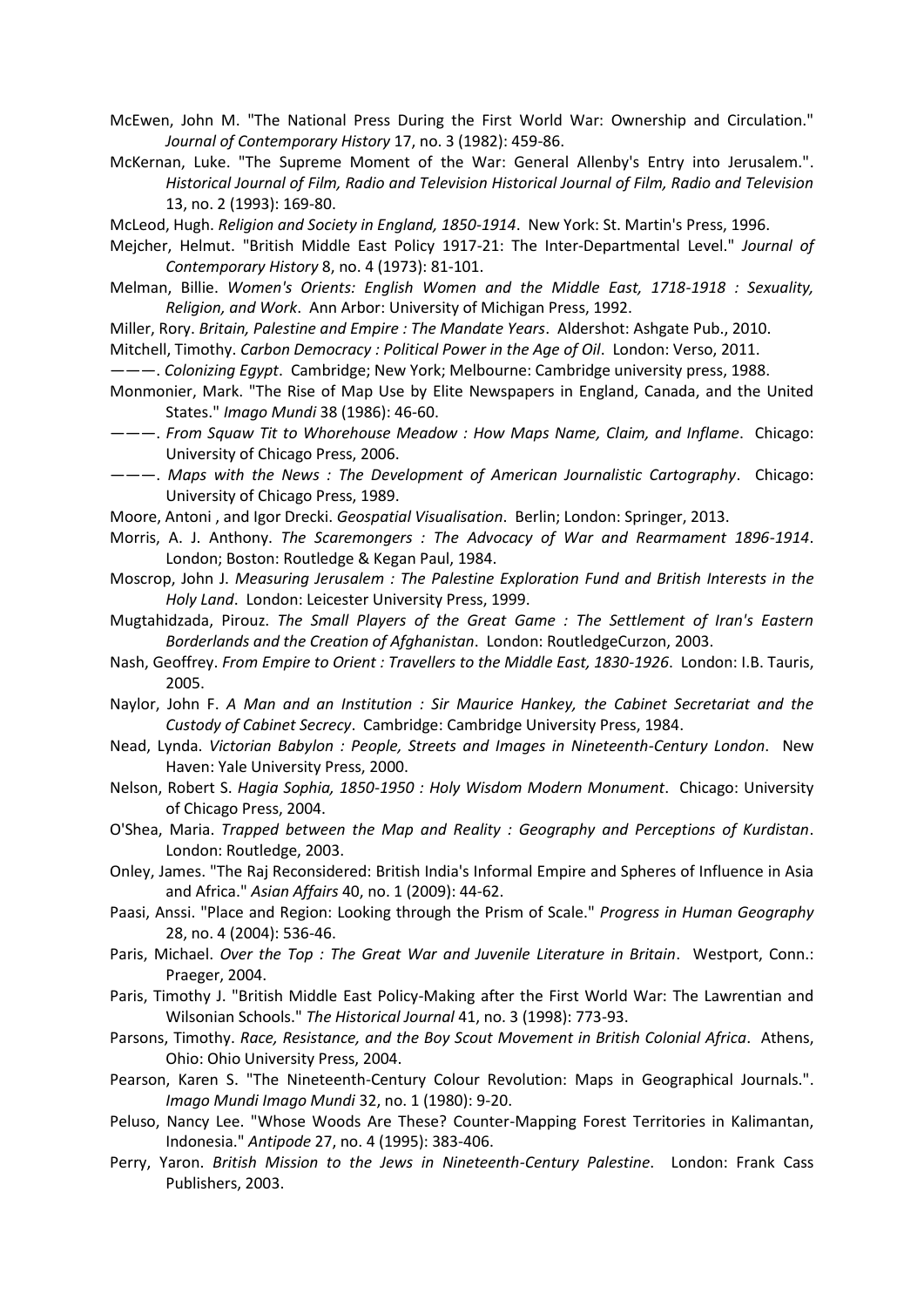Perthus, Sophie, and Jutta Faehndrich. "Visualizing the Map-Making Process: Studying 19th Century Holy Land Cartography with Mapanalyst." *e-Perimetron* 8, no. 2 (2013): 60-84.

Peters, Ralph. "Blood Borders: How a Better Middle East Would Look ". *Armed Forces Journal* (2006).

- Pettitt, Clare. *Patent Inventions-Intellectual Property and the Victorian Novel*. Oxford: Oxford University Press, 2004.
- Pickles, John. *A History of Spaces : Cartographic Reason, Mapping, and the Geo-Coded World*. London; New York: Routledge, 2004.
- Ploszajska, Teresa. *Geographical Education, Empire and Citizenship : Geographical Teaching and Learning in English Schools, 1870-1944*. England: Historical Geography Research Group, 1999.
- Polelle, Mark. *Raising Cartographic Consciousness : The Social and Foreign Policy Vision of Geopolitics in the Twentieth Century*. Lanham, Md.: Lexington Books, 1999.
- Porter, A. N. *The Oxford History of the British Empire, V.3. The Nineteenth Century*. Oxford: Oxford University Press, 1999.
- Porter, Bernard. *The Absent-Minded Imperialists Empire, Society, and Culture in Britain*. Oxford: Oxford University Press, 2004.
- Potter, Simon James. *News and the British World : The Emergence of an Imperial Press System, 1876- 1922*. Oxford: Oxford University Press, 2003.
- Prasad S. N. (ed.), *Catalogue of the historical maps of the Survey of India (1700–1900)*. New Delhi: The National Archives of India, 1977.
- Pratt, Mary Louise. *Imperial Eyes : Travel Writing and Transculturation*. London; New York: Routledge, 1992.
- Prévost, Stéphanie. "The Reception of the Eastern Question in Britain and Its Impact on British Political Culture (1875-1898)." Tours, 2010.
- Priya Satia. "The Defense of Inhumanity: Air Control and the British Idea of Arabia." *The American Historical Review* 111, no. 1 (2006): 16-51.
- ———. *Spies in Arabia: The Great War and the Cultural Foundations of Britain's Covert Empire in the Middle East*. New York: Oxford Univ. Press, 2008.
- Raj, Kapil. *Relocating Modern Science : Circulation and the Constitution of Knowledge in South Asia and Europe, 1650-1900*. Basingstoke: Palgrave Macmillan, 2006.
- Richards, Jeffrey. *Imperialism and Juvenile Literature*. Manchester: Manchester University Press, 1989.
- Robbins, Keith. *History, Religion, and Identity in Modern Britain*. London; Rio Grande, Ohio: Hambledon Press, 1993.
- Robertson, K. G. *British and American Approaches to Intelligence*. New York: St. Martin's Press, 1987. Rodinson, Maxime. *La Fascination De L'islam*. Paris: F. Maspero, 1980.
- Roper, Geoffrey. "George Percy Badger (1815-1888)." *British Journal of Middle Eastern Studies* 11, no. 2 (1984): 140-55.
- Rose, Jonathan. *The Intellectual Life of the British Working Classes*. New Haven: Yale University Press, 2001.
- Ross, Christopher N. B. "Lord Curzon and E. G. Browne Confront the 'Persian Question'." *The Historical Journal* 52, no. 2 (2009): 385-411.
- Sabahi, Houshang. *British Policy in Persia 1918-1925*. London: Cass, 1990.
- Said, Edward W. *Orientalism*. New York: Pantheon Books, 1978.
- Safier, Neil. *Measuring the New World : Enlightenment Science and South America*. Chicago: University of Chicago Press, 2008.
- Salih, Shakeeb. "The British‐Druze Connection and the Druze Rising of 1896 in the Hawran." *Middle Eastern Studies* 13, no. 2 (1977/05/01 1977): 251-57.
- Scheffler, Thomas. "'Fertile Crescent', 'Orient', 'Middle East': The Changing Mental Maps of Southwest Asia.". *European Review of History* 10, no. 2 (2003): 253-72.
- Schulten, Susan. *Mapping the Nation : History and Cartography in Nineteenth-Century America*. Chicago: University of Chicago Press, 2012.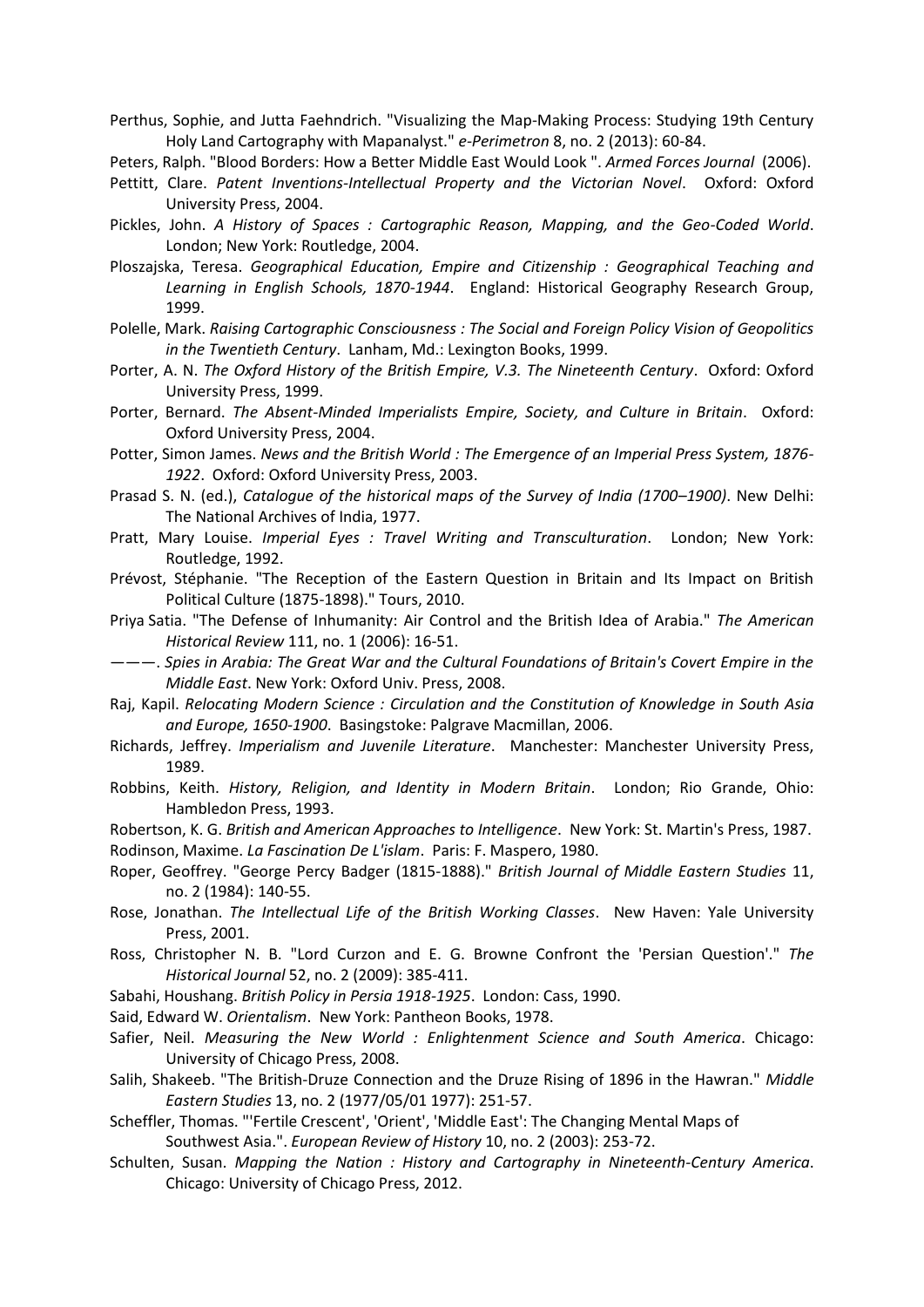- Schwartz, Joan , and James Ryan. *Picturing Place : Photography and the Geographical Imagination*. London: I.B. Tauris, 2002.
- Scott, James C. *Weapons of the Weak : Everyday Forms of Peasant Resistance*. New Haven: Yale University Press, 1985.
- Scully, R. *British Images of Germany: Admiration, Antagonism & Ambivalence, 1860-1914*. Palgrave Macmillan, 2012.
- Seegel, Steven. *Mapping Europe's Borderlands : Russian Cartography in the Age of Empire*. 2012.
- Servantie, Alain. *Le Voyage À Istanbul : Byzance, Constantinople, Istanbul : Voyage À La Ville Aux Mille Et Un Noms Du Moyen Age Au Xxe Siècle*. Bruxelles: Editions Complexe, 2003.
- Seton-Watson, R. W. *Disraeli, Gladstone, and the Eastern Question; a Study in Diplomacy and Party Politics*. New York: Norton, 1972.
- Shahvar, Soli. "Communications, Qajar Irredentism and the Strategies of British India: The Makran Coast Telegraph and British Policy of Containing Persia in the East (Baluchistan)-Part Ii.". *Iranian Studies* 39, no. 4 (2006): 569-96.
- Sharp, Alan. *The Versailles Settlement : Peacemaking in Paris, 1919*. New York: St. Martin's Press, 1991.
- Sheffy, Yigal. *British Military Intelligence in the Palestine Campaign, 1914-1918*. London: F. Cass, 1998.
- Shirley, Rodney W. *Kitchener's Survey of Cyprus 1878-1883 : The First Full Triangulated Survey and Mapping of the Island*. Nicosia: Bank of Cyprus Cultural Foundation, 2001.
- Sinha, M. *Colonial Masculinity: The 'Manly Englishman' and the' Effeminate Bengali' in the Late Nineteenth Century*. Manchester University Press, 1995.
- Sitwell, O. F. *Four Centuries of Special Geography : An Annotated Guide to Books That Purport to Describe All the Countries in the World Published in English before 1888*. Vancouver: Univ. of British Columbia Press, 1993.
- Sluglett, Peter. *Britain in Iraq : Contriving King and Country, 1914-1932*. New York: Columbia University Press, 2007.
- Smith, Michael Llewellyn. *Ionian Vision; Greece in Asia Minor, 1919-1922*. New York: St. Martin's Press, 1973.
- Stafford, Robert A. *Scientist of Empire : Sir Roderick Murchison, Scientific Exploration and Victorian Imperialism*. Cambridge: Cambridge University Press, 1989.
- Steiner, Zara. "On Writing International History: Chaps, Maps and Much More.". *International Affairs (Royal Institute of International Affairs 1944-)* 73, no. 3 (1997): 531-46.
- Steiner, Zara S. *The Foreign Office and Foreign Policy, 1898-1914*. Cambridge: Cambridge University Press, 1969.
- Stéphanie, Prévost. "W. T. Stead and the Eastern Question (1875-1911); or, How to Rouse England and Why?". *Interdisciplinary Studies in the Long Nineteenth Century; No 16 (2013): W. T. Stead: Newspaper Revolutionary* (2013).
- Stray, Christopher *The Clarendon Report : English Public Schools in the Nineteenth Century*. Bristol: Thoemmes, 2004.
- Stylianou, Andreas, and Judith A. Stylianou. *The History of the Cartography of Cyprus*. Nicosia: Cyprus Research Centre, 1980.
- Suleiman, Yasir. *A War of Words : Language and Conflict in the Middle East*. New York, NY: Cambridge University Press, 2004.
- Tabachnick, Stephen E. *Explorations in Doughty's Arabia Deserta* d]. Athens: Univ. of Georgia Press, 1987.
- Thomas G. Otte. *The Foreign Office Mind : The Making of British Foreign Policy, 1865-1914*. Cambridge: Cambridge University Press, 2011.
- Thompson, Andrew S. *The Empire Strikes Back? : The Impact of Imperialism on Britain from the Mid-Nineteenth Century*. Harlow: Pearson Longman, 2005.